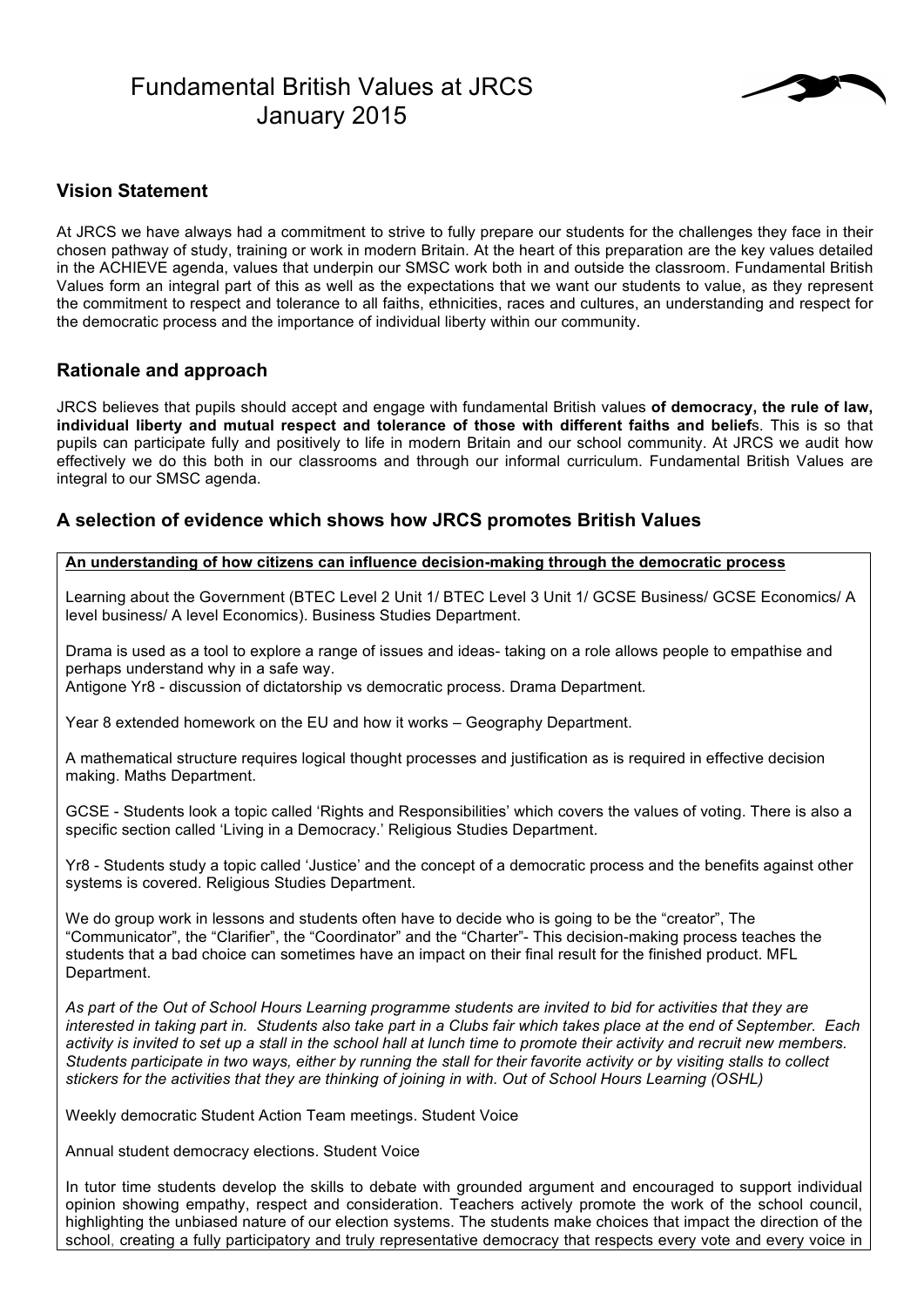every school election. Year Teams.

Students have responsibility over the changes that occur in school through student representative meetings that encourage students to actively raise issues concerning their tutor group and establish solutions. Year Teams.

**An appreciation that living under the rule of law protects individual citizens and is essential for their wellbeing and safety**

Employment laws (BTEC Level 3 Unit 13 / GCSE Business/ GCSE Economics/ A level business) Business Studies Department.

Food labelling legislation is law, statutory requirements. Food and Catering Department.

GCSE Unit B2 – Laws on cloning and using stem cells. Science

Safeguarding legislation- unit 11 health and social care- lesson plans in unit 11 folder and student work stored in SF3. Social Development Department

Unit 2 equality, rights & diversity- health and social care – explores discriminatory practice and its potential effects on patients/service users, the promotion of anti-discriminatory practice by, for example, legislation and codes of practice. Social Development Department.

Year 8: Democracy and Justice unit of work. PDE Department.

Anti-bullying policy and training for mentors, mediators and all Year 7. Student Voice

Law, protection, well-being and safety are addressed in assemblies to encourage critical thinking amongst the students. Students are given the platform to share their own concerns and support is provided through the Head of Year, tutors and pastoral assistant. Year Teams.

**An understanding that there are separate levels of power and that some public bodies such as the police can be held to account through Parliament, others such as the courts, maintain independence**

Year 8 - *Darkside* by Tom Becker. The novel deals with police corruption leading to discussions about the subject during lesson time. English Department.

Year 10 and Year 11 non-fiction newspaper articles relating to the Police. English Department.

Year 9 wider reading unit – *1984* by George Orwell, *The Color Purple, Memoirs of a Geisha, The Handmaid's Tale*  (apocalyptic fiction). The English Department.

GCSE - Students look at the role of government and the power they hold on issues such as community cohesion and what they do to support it. Religious Studies Department.

KS5 A level students learn the role the government plays in organizing and funding sport in the UK and how the funding is distributed evenly. PE Department.

Community Team run tri annual Young Persons Safety group conference here with local focus from Local council/Police/Education. Student Voice

**An understanding that other people having different faiths or beliefs or choosing not to have faith, should be accepted and tolerated and should not be the cause of prejudicial or discriminatory behaviour**

The concept of 'Globalisation' for businesses. This means acting global but thinking local – thinking about the cultures and beliefs of a business and adapting practices to meet those needs. This includes in different areas of the UK as well as on a global scale as certain areas of the UK have pockets of different cultures/ religions. Business Studies Department.

Resources used in classes and for homework, including the online services we are subscribed to, tend to use a variety of names from different backgrounds and a balance of ethnicities when showing people in pictures. Maths Department.

Representation of religion Year 12 exam topic (Year 12 representation unit) Media Studies Department.

GCSE – Unit P1 – The origins of the universe discussion, The role of scientists and the church in the discovery of the structure of the solar system. Science Department.